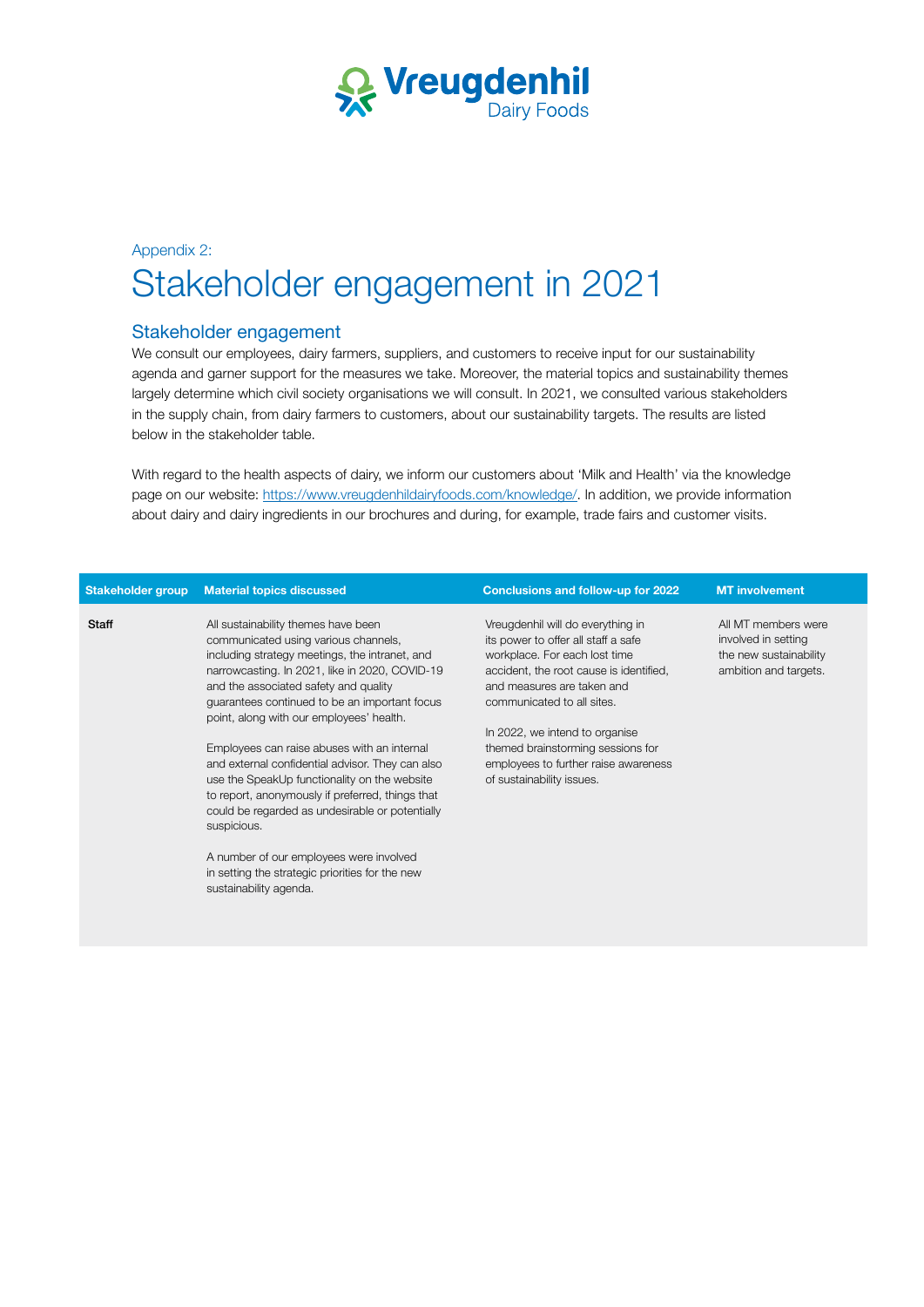

| Dairy farmers    | In the sounding board groups, dairy farmer<br>meetings and one-on-one talks by our district<br>advisers, we discussed developments within<br>Vreugdenhil and the sustainability programme.<br>Further regional meetings were held online in<br>2021. In addition, there is continuous contact<br>between Vreugdenhil and the dairy farmers.<br>The active and open relationship that we have<br>with our dairy farmers allows them to raise any<br>problems within the sector.<br>With a number of dairy farmers, we launched a<br>low carbon farming pilot, which involves them<br>attending working group meetings.<br>In the 'Sustainable Dairy Chain' initiative,<br>we are working together with dairy farmers<br>on things such as soil management and<br>climate-neutral production. | These activities are also scheduled for<br>2022, and will return to being<br>in-person activities when possible.<br>Our good relationship with the dairy<br>farmers is and remains of great<br>importance.                                                                                                                                                                                                                                                               | The Milk Supply<br>& Communication<br>Director from our MT<br>is involved in these<br>topics. He has regular<br>contact with the dairy<br>farmers.<br>In addition, our CEO is<br>also in regular contact<br>with our dairy farmers. |
|------------------|---------------------------------------------------------------------------------------------------------------------------------------------------------------------------------------------------------------------------------------------------------------------------------------------------------------------------------------------------------------------------------------------------------------------------------------------------------------------------------------------------------------------------------------------------------------------------------------------------------------------------------------------------------------------------------------------------------------------------------------------------------------------------------------------|--------------------------------------------------------------------------------------------------------------------------------------------------------------------------------------------------------------------------------------------------------------------------------------------------------------------------------------------------------------------------------------------------------------------------------------------------------------------------|-------------------------------------------------------------------------------------------------------------------------------------------------------------------------------------------------------------------------------------|
| <b>Suppliers</b> | Both with suppliers and with customers, we<br>engage on things such as making packaging<br>materials sustainable. The primary intention<br>here is to tie in with the approach adopted<br>by our key accounts. Moreover, regular<br>consultations take place to ensure that<br>the logistics processes run as efficiently as<br>possible.<br>For the procurement of sustainable palm oil and<br>soy lecithin, we worked closely with a number<br>of major suppliers.<br>Furthermore, discussions were held about<br>climate-neutral production with (potential)<br>suppliers of energy, installations, green<br>certificates, advice and energy-saving /<br>sustainable techniques (for example, solar<br>panels).                                                                          | In our supplier engagements,<br>sustainability and collaboration in<br>various areas will continue to feature<br>prominently.                                                                                                                                                                                                                                                                                                                                            | Our QA Director from<br>the MT oversees the<br>monitoring of our<br>suppliers' sustainability<br>performance.                                                                                                                       |
| Customers        | We engage with our customers on our sustain-<br>ability targets, as well as on theirs. Last year,<br>there was specific focus on sustainable palm<br>oil, organic milk powder, packaging, milk<br>from cows that graze outdoors, and climate<br>measures.<br>The Dairy Sustainability Framework (DSF) and<br>SAI platform are key starting points for our<br>customers to make progress in the sector.<br>Vreugdenhil is a member of the GHG working<br>group and involved in the development of vari-<br>ous tools to gain insight into things such as the<br>carbon footprint. We also developed an online<br>platform to collect GHG data.                                                                                                                                               | In 2022, we will first flesh out the Dairy<br>Sustainability Framework and continue<br>our participation in the working group.<br>logether with our customers, we want<br>to scale up collaboration in the domain<br>of product development.<br>In 2022, we will run a customer survey<br>that will also look at sustainability to<br>get a better idea of our customers'<br>needs. In addition, we will, of course,<br>continue to track developments in the<br>market. | Our Commercial<br>Director is responsible<br>for customer<br>contacts and putting<br>sustainability targets on<br>the agenda.                                                                                                       |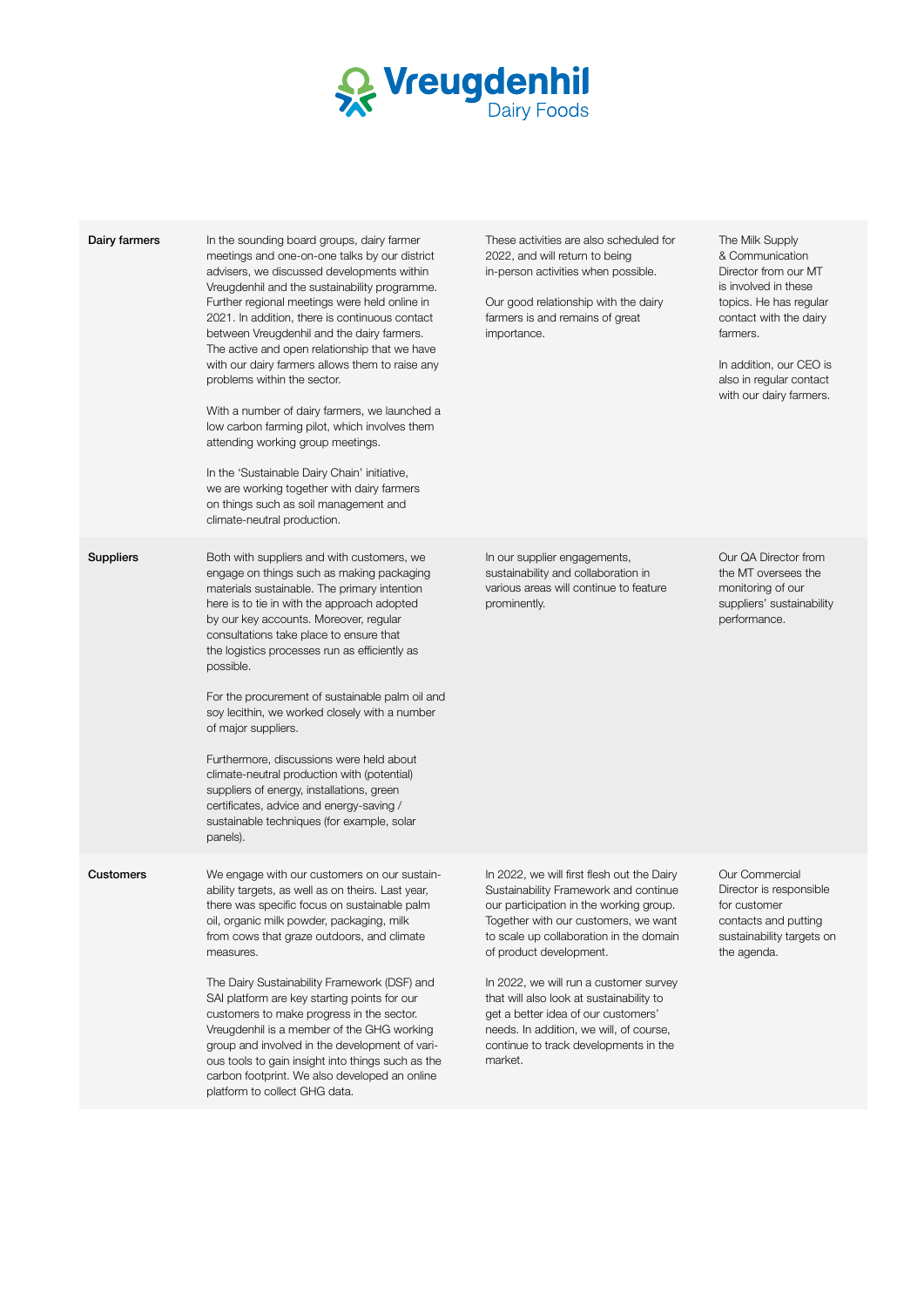

| Civil society<br>organisations | With civil society organisations, we discuss<br>various subjects, ranging from sustainable dairy<br>farming (outdoor grazing, climate, nitrogen,<br>phosphor, biodiversity, soil management),<br>climate measures, clean drinking water<br>projects, and other charities.<br>In 2021, we further strengthened our partner-<br>ship with MVO Nederland, the network for<br>sustainable companies, by joining the Major<br>Companies Network and the Agrifood<br>Network. These networks also address<br>various sustainability topics. | In 2022, these topics will continue to<br>be important and we will maintain talks<br>and be active members of the various<br>networks.                                                                                                                                                                                             |                                                                                                                                                                                       |
|--------------------------------|---------------------------------------------------------------------------------------------------------------------------------------------------------------------------------------------------------------------------------------------------------------------------------------------------------------------------------------------------------------------------------------------------------------------------------------------------------------------------------------------------------------------------------------|------------------------------------------------------------------------------------------------------------------------------------------------------------------------------------------------------------------------------------------------------------------------------------------------------------------------------------|---------------------------------------------------------------------------------------------------------------------------------------------------------------------------------------|
| Trade<br>organisations         | Prominent parties are NZO, the Sustainable<br>Dairy Chain (DZK) and ZuivelNL (of which<br>DZK is part). There have been talks about<br>sustainable dairy farming, climate measures,<br>and packaging. In 2021, we took part in NZO's<br>energy and environment working group.<br>Vreugdenhil has joined FNLI's Sustainability<br>Committee and a working group set up by<br>VNO-NCW (Confederation of Netherlands<br>Industry and Employers) that will address<br>a range of sustainability topics.                                   | Through the above networks and<br>organisations, Vreugdenhil keeps<br>abreast of all developments that are<br>of great importance to us in order to<br>realise our ambitions.<br>It also helps us as a sector, possibly<br>together with the food industry (FNLI),<br>to properly represent our interests at<br>a political level. | At MT level, the CEO<br>and the COO, as well<br>as the Quality Director,<br>are taking part in<br>several steering and<br>working groups set<br>up by the mentioned<br>organisations. |
| <b>Public authorities</b>      | We engage with the local authority,<br>provincial authority, and companies in<br>Barneveld, Gorinchem, Nijkerk and<br>Scharsterbrug to look for alternative<br>green energy sources (solar, wind,<br>biomass, residual heat flows) and<br>provide input to local Regional Energy<br>Strategies (RES).                                                                                                                                                                                                                                 | By working together with companies<br>and public authorities, we can all<br>achieve our sustainability goals.<br>In 2022, we will open a new site<br>in Putten, where we will also seek<br>collaboration with other companies<br>and public authorities.                                                                           |                                                                                                                                                                                       |
| Other                          | Together with occupational health and<br>safety services, we pay attention to employee<br>health and engagement. Together with external<br>advisers, we are working on, for example,<br>improving safety, certification and making<br>packaging more sustainable.<br>In 2021, we made preparations for the<br>ISO45001 audit in Barneveld. Nijkerk and<br>Scharsterbrug have already been certified.                                                                                                                                  | In 2022, we will further expand<br>the training platform and the first<br>ISO45001 audit will be conducted in<br>Barneveld. Preparations are for this<br>are underway in Gorinchem.                                                                                                                                                |                                                                                                                                                                                       |